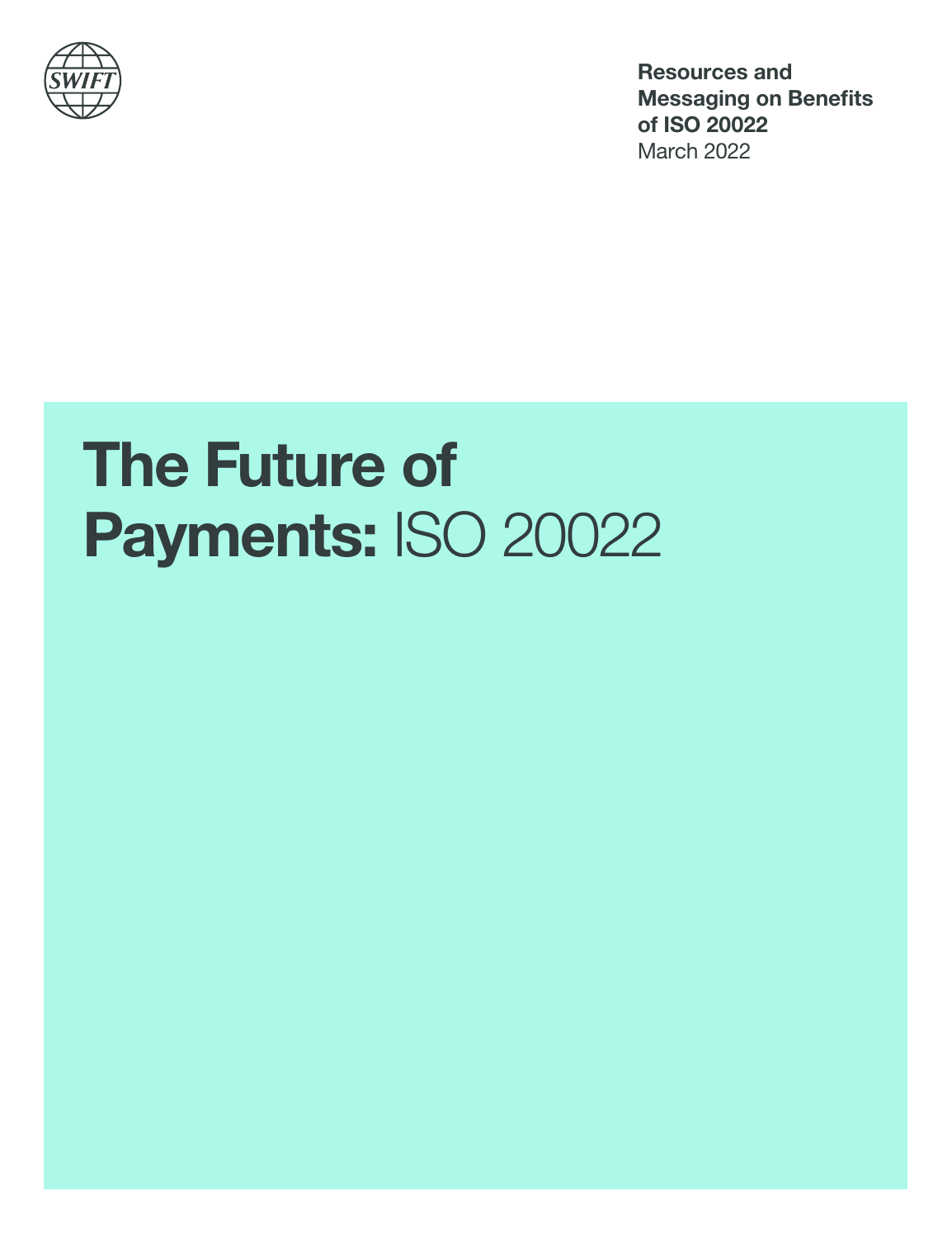Introduction In 2018, SWIFT's community of over 11,000+ financial institutions asked SWIFT to move cross-border and correspondent banking from MT to ISO 20022. That iourney is starting in 2022, to be completed by November 2025.

> In the years since, SWIFT and many of its member banks have actively promoted the benefits of the ISO 20022 standards.

This document provides a summary of these publicly available resources about ISO 20022 and its benefits. It also outlines how the key messaging pillars of ISO 20022 have been integrated into community and third-party marketing. This is not an exhaustive list of media, industry reports or resources available, but a selection.

#### Disclaimer

This document provides a selection of resources on the topic of ISO 20022. Inclusion of or reference to a resource does not constitute nor infer SWIFT's endorsement, recommendation or preference of a particular business entity or its products and services.

This document includes links to third-party websites over which SWIFT has no control. Any link you make to or from any such website is at your own risk, and SWIFT disclaims liability for any loss, damage and any other consequence resulting directly or indirectly from or relating to your access to such website.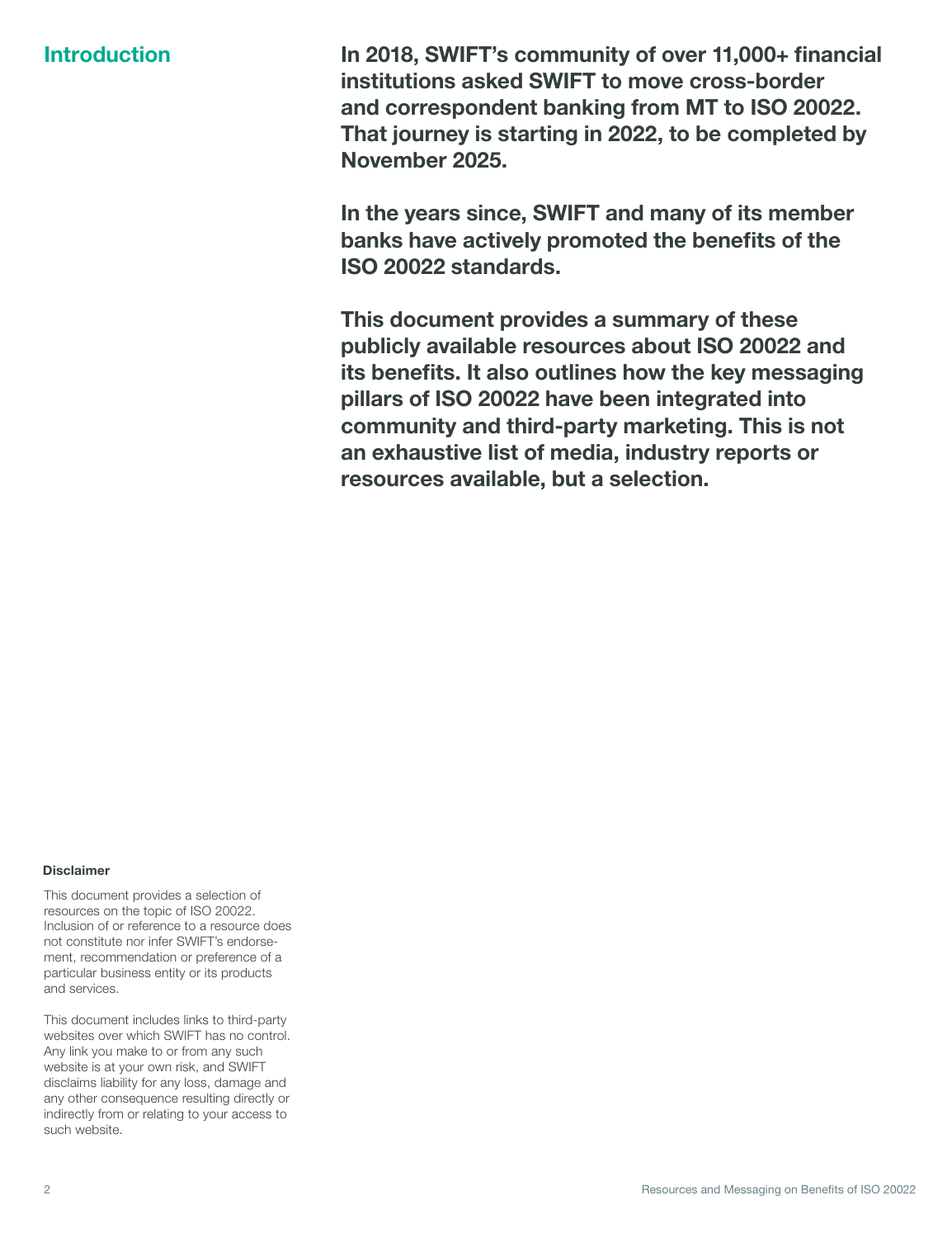Recommended resources - SWIFT and community communications on the benefits of ISO 20022

## Key SWIFT-led thought leadership

The payments data revolution paper focuses on benefits of ISO 20022 and provides a clear overview of the challenges facing payments and the key pain points ISO 20022 will alleviate.

#### [Download paper](https://www.swift.com/swift-resource/249466/download) →

SWIFT's initial migration study which sought to understand how best to fulfill the community's request to migrate to ISO 20022.

#### [Download paper](https://www.swift.com/resource/iso-20022-migration-study) →

The ISO 20022 Hub and FAQs were created to support the community with resources for educational, operational and planning purposes.

#### [Visit ISO 20022 Hub](https://www.swift.com/standards/iso-20022) →

[Visit FAQs](https://www.swift.com/standards/iso-20022/iso-20022-faqs)  $\rightarrow$ 

The ISO 20022 for dummies guide breaks down the complexities of ISO in an easy-tounderstand format.

| Download guide |  |  |  |  |
|----------------|--|--|--|--|
|----------------|--|--|--|--|

#### Articles about the benefits of ISO 20022 published on SWIFT.com.

| Supporting ISO 20022 adoption with new In-flow Translation service |  |
|--------------------------------------------------------------------|--|
| Banks support SWIFT adoption of ISO 20022 payments standard        |  |
| Learning a new language for the next generation of payments        |  |

As SWIFT has moved to focus on the operational importance, it has continued the "ISO in bytes" series on SWIFT.com, focusing on regional challenges and opportunities in the community.

| Get ready for November 2022 - 22 Feb 2022                                      | $\rightarrow$ |
|--------------------------------------------------------------------------------|---------------|
| Better data means better payments - 13 Dec 2021                                | $\rightarrow$ |
| Voice of the Canadian Community and more – 5 Oct 2021                          | $\rightarrow$ |
| The voice of the Singapore community, getting ready for testing – 15 July 2021 | $\rightarrow$ |
| The voice of the German community and more – 8 Apr 2021                        | $\rightarrow$ |
| Transformation in the Philippines, new resources and more – 27 Jan 2021        | $\rightarrow$ |
| How to prepare - 19 Nov 2020                                                   | $\rightarrow$ |
| Better data, better payments - 8 Sept 2020                                     | $\rightarrow$ |
|                                                                                |               |

SWIFT events, including Sibos, have featured ISO 20022 prominently as a key topic, with dedicated sessions including:

| Your ISO 20022 journey for payments – Sibos 2021                            |  |
|-----------------------------------------------------------------------------|--|
| Your guide to ISO 20022 - Sibos 2020                                        |  |
| ISO 20022 - Sibos TV interview - Sibos 2020                                 |  |
| ISO 20022 – Moving towards a common language – Sibos write up – 31 Oct 2019 |  |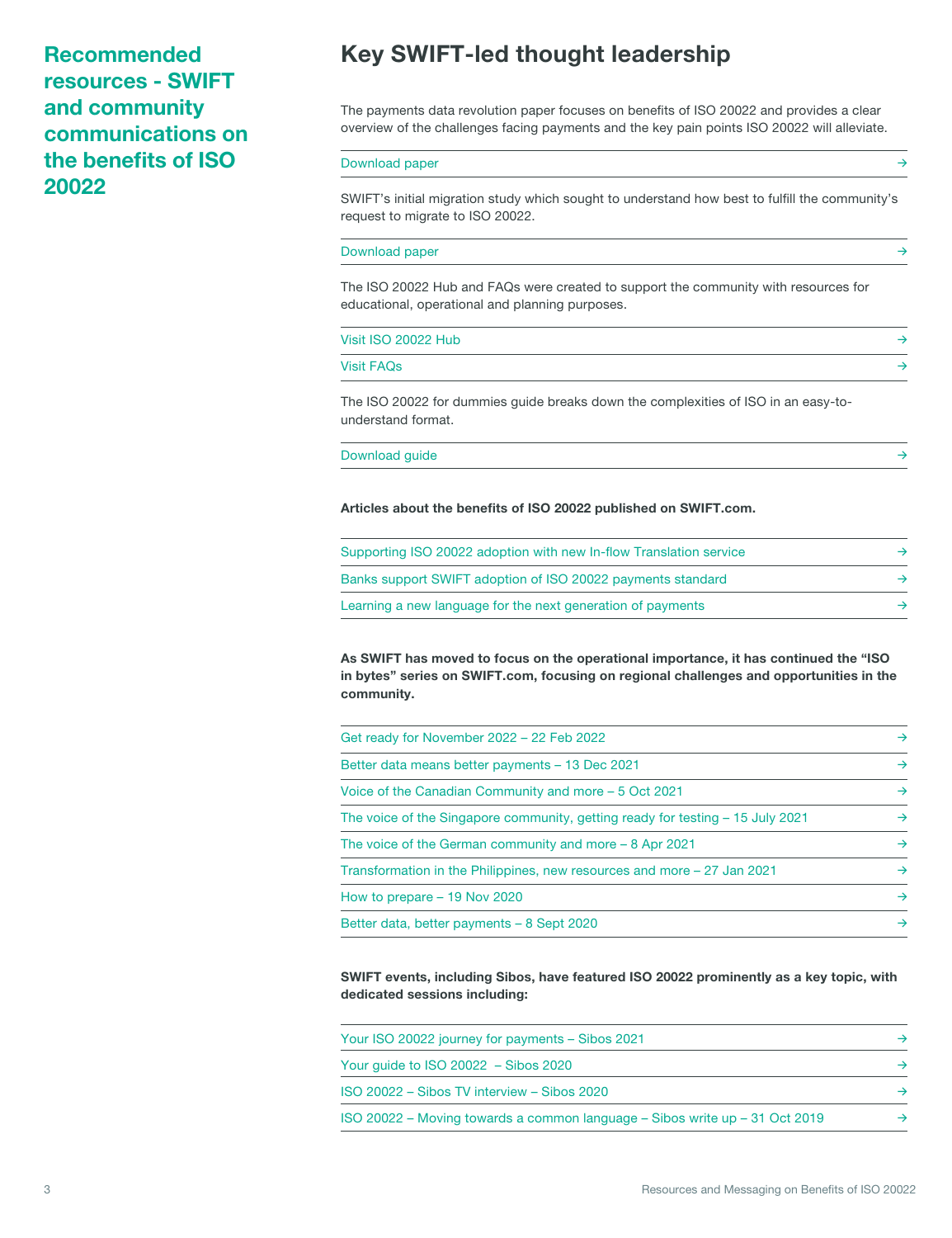Key community-led thought leadership and case studies with financial institutions:

Key community-led thought leadership and guidance, and case studies with market infrastructures, corporates, and third-party application providers to communicate the benefits of ISO 20022:

| A new messaging standard for UK payments: ISO 20022 – with the Bank of England                                                                               | $\rightarrow$ |
|--------------------------------------------------------------------------------------------------------------------------------------------------------------|---------------|
| Delivering value beyond compliance, and the benefits of incremental approach aligned<br>to the strategic objectives of the bank – with ACI                   | $\rightarrow$ |
| Industry collaboration, AI and machine learning can help better predict payment<br>outcomes and realise the benefits of ISO 20022 - with Amazon Web Services | $\rightarrow$ |
| ISO 20022 brings consistency to Mosaic's payment processes across all their<br>treasury operations – with Mosaic Treasury Operations                         | $\rightarrow$ |
| Leveraging canonical data models, and turning data into information across<br>payments value chain – with Fiorano                                            | $\rightarrow$ |
| The future of payments is ISO 20022 – with Finastra and Infosys                                                                                              | $\rightarrow$ |
| What is ISO 20022 and why does it matter? – with the Federal Reserve Bank Services                                                                           | $\rightarrow$ |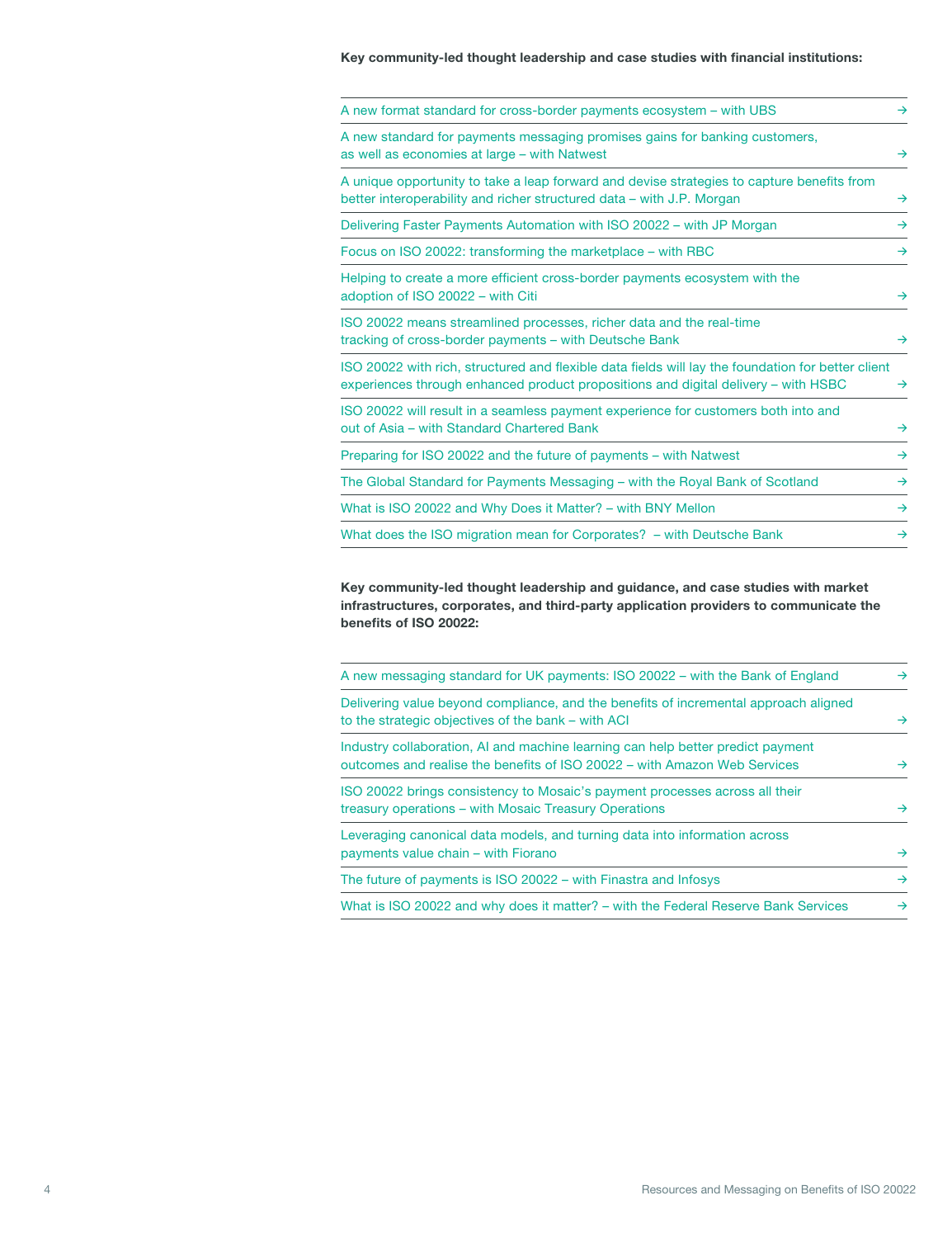#### Articles, thought leadership and events from analysts and media:

| Big banks back Swift's new platform and ISO 20022 roadmap – Finextra                      | $\rightarrow$ |
|-------------------------------------------------------------------------------------------|---------------|
| Delivering a modern banking experience – International Banker                             | $\rightarrow$ |
| Fasten your seatbelts – shifts to ISO 20022 will speed ahead in 2022 – The Paypers        | $\rightarrow$ |
| Getting ready for ISO 20022 - Euromoney                                                   | $\rightarrow$ |
| How better payments will change our lives – The Times (Raconteur)                         | $\rightarrow$ |
| ISO 20022 Overview: Use Cases, Adoption, and Limitations – Aite Novarica                  | $\rightarrow$ |
| ISO 20022 is just one key step towards cross-border payments interoperability – Bobsquide | $\rightarrow$ |
| ISO 20022, a common language to transform global payments – Asian Banking & Finance       | $\rightarrow$ |
| ISO 20022: standard of the future – Payments Canada Summit                                | $\rightarrow$ |
| Why standardisation is key to making real-time payments a reality – Global Treasurer      | $\rightarrow$ |
| Now's the time to embrace ISO 20022 - FStech                                              | $\rightarrow$ |
| Rich, quality payments: The case for ISO 20022 - The Banker                               | $\rightarrow$ |

### Selected third party educational webinars:

| Finextra                         | $\rightarrow$ |
|----------------------------------|---------------|
| <b>IBS</b> Intelligence          | $\rightarrow$ |
| <b>KPMG</b>                      | $\rightarrow$ |
| <b>BNY Mellon</b>                | $\rightarrow$ |
| Barclays and the Bank of England | $\rightarrow$ |
| <b>Royal Bank of Scotland</b>    | →             |
|                                  |               |